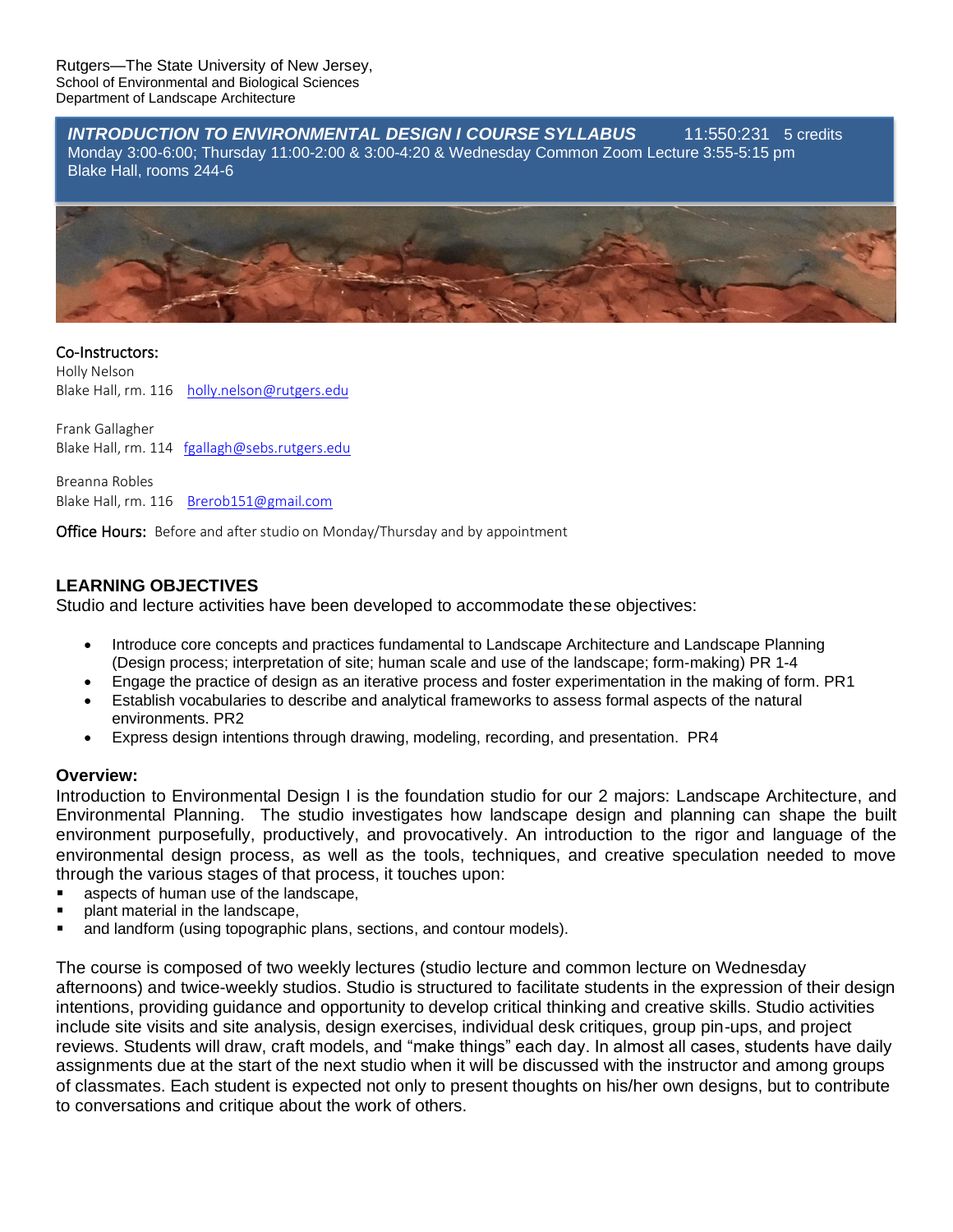We progress through four projects of increasing complexity to introduce students to **design as a process:** a concept is refined and developed through iterative exploration and revision. Projects and associated assignments engage students in an investigation of:

- graphic language and representation
- the human body and its activities in the landscape
- $\blacksquare$ generation of purposeful form
- communication of design intent and 3-dimensional form through both modeling and drawing techniques.

Each student keeps a design journal to complement the learning process; it becomes a record of progress and studio learning.

## **PROJECT DESCRIPTIONS:**

[Project 1] **SPATIAL EXERCISES.** Explore origami folding: Experiment; Compose; Document.

[Project 2] **3 LANDSCAPES** introduces students to the *site visit* and **seeing the landscape** through observation, documentation, analysis, and representation (i.e., the *design process*—you learn by doing). As a group, students 'visit' a series of landscapes with varying natural conditions. Site qualities are discussed as are methods of recording observations (sketching, photography, measurement, and writing). Three programmatic words characteristic of each of the sites are identified and become focal points for creative exploration. A coordinated set of architectural drawings will be prepared, including Plan, Elevations, and Sections.

[Project 3] **MAPPING THE FOREST** is the first step in the preparation of a management plan and conceptual design interventions for the Rutgers University Ecopreserve formerly known as Kilmer Woods. After an inventory and mapping exercise, you will develop a management plan (how people interact with this environment). Your proposal will "knit together" the site with its surrounding landscape.

Questions to consider include:

- What species exist now and what species would be appropriate for a particular purpose?
- **How would additional plantings facilitate the interpretive/educational purpose?**
- What will the trajectory of the site be in 10, 20 and fifty years and how will its use be altered?

These questions will be answered in the report with a combination of text and images that deepen the reader's understanding (annotated maps, diagrams, photographs).

[Project 4] **PERFORMANCE LANDSCAPE** emphasizes the translation of an idea/concept (in this case, a painting) into a design. A painting becomes your design diagram. As you analyze the artwork, incorporate the artist's ideas into your project as you develop a design concept through a series of three-dimensional study models. to conceptual and measured drawings, and three-dimensional models. The Section drawing is a powerful tool in the site design process, revealing moments of transformation as you develop 2-dimensional drawings that capture site information contained within the project models. Particular attention is paid to the relationship between representation, form, and meaning and the effective communication of design intention. The project demands an increasing level of technical skill in draftsmanship and craftsmanship and an understanding of the iterative process of design.

|         | <b>LECTURE</b>                               | <b>STUDIO</b>                    | <b>ASSIGNMENT</b> | <b>LEARNING OBJECTIVES</b>  |
|---------|----------------------------------------------|----------------------------------|-------------------|-----------------------------|
| Th 9.2  | What is design $+$ planning?                 | <b>SPATIAL EXERCISES</b>         | Exercises         | 2D/3D                       |
|         |                                              |                                  | 01: design videos | Design Thinking;            |
| M 9.6   | <b>Class held on Wednesday</b>               |                                  |                   |                             |
| WED.    | 4 Landscapes videos                          | Working session                  | Design postings   |                             |
| 9.8     | Symbol/ Sign v. diagram<br><b>Discussion</b> |                                  |                   |                             |
|         | <b>EXHIBIT</b>                               | <b>3 LANDSCAPES</b>              | 3 words/9 Journal | <b>Site Analysis</b>        |
| Th 9.9  | <b>SITE VISIT</b>                            | <b>Site Visit</b>                | diagrams          |                             |
| M 9.13  | Diagrams + Signs                             | <b>Working Session: Diagrams</b> | 9 Diagrams        | <b>Site Analysis</b>        |
| Th 9.16 | <b>Gehry Video + question</b>                | <b>Pinup Breakouts: Diagrams</b> | 3 study models    | Abstraction; sense of place |
| M 9.20  | <b>Design Process:</b>                       | <b>Working Session: 3 study</b>  | 3 study models    | Site character              |
|         | <b>Muzi Li's Healing Garden</b>              | models                           |                   |                             |

## **231 SCHEDULE**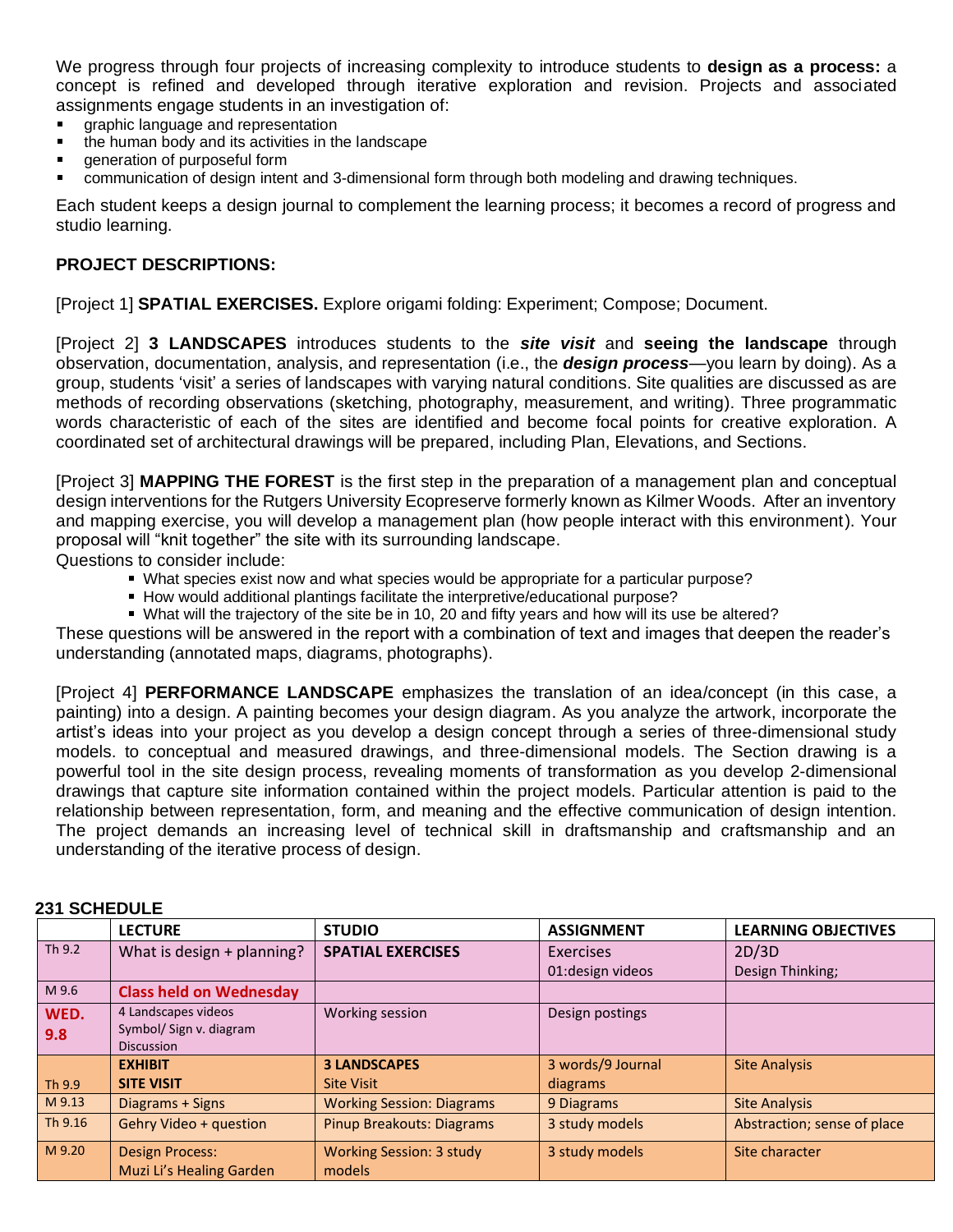| Th 9.23  | <b>Asylum Air Pupa</b>                                            | Pinup: 3 study models                      | 1 composite model                                              | 3d composition                                             |
|----------|-------------------------------------------------------------------|--------------------------------------------|----------------------------------------------------------------|------------------------------------------------------------|
| M 9.27   | Wald.Berlin, Klima                                                | <b>Working Session: 1 composite</b>        | Finalize model, sketch                                         | 3d to 2d (Models to drawings)                              |
|          |                                                                   | model                                      | plan on trace                                                  |                                                            |
| Th 9.30  | <b>Working Session</b>                                            | Plan                                       | <b>Drawings</b>                                                | <b>Presentation Drawings</b>                               |
| M 10.4   | <b>Presentation PPT, Working</b>                                  | <b>Presentation Drawings: Section</b>      | <b>Drawings</b>                                                | Curation                                                   |
|          | <b>Session</b>                                                    |                                            |                                                                |                                                            |
| Th 10.7  | <b>PRESENTATION</b>                                               | <b>REVIEW 10.7</b>                         | Reflection                                                     |                                                            |
| M 10.11  | <b>SITE VISIT + discussion</b><br><b>Inventory &amp; Analysis</b> | <b>MAPPING THE ECOPRESERVE</b>             |                                                                | <b>Research + Analysis</b>                                 |
| Th 10.14 | <b>Environmental Planning</b><br><b>Case Studies</b>              | <b>Mapping critical areas</b>              |                                                                |                                                            |
| M 10.18  | <b>State Forest Resources</b>                                     | <b>Developing Alternatives</b>             |                                                                |                                                            |
| Th 10.21 | GA. Tech Masterplan                                               |                                            |                                                                |                                                            |
| M 10.25  | <b>Novel Ecology</b>                                              |                                            |                                                                |                                                            |
| Th 10.28 |                                                                   | <b>Working Session</b>                     |                                                                |                                                            |
| M 11.1   | <b>PRESENTATION</b>                                               | <b>REVIEW 11.1</b>                         | <b>Catherine Dee readings</b>                                  |                                                            |
| Th 11.4  | <b>Russian Constructivism</b>                                     | <b>PERFORMANCE LANDSCAPE</b>               | Analysis of painting, Journal                                  | <b>Research + Analysis</b>                                 |
|          | videos                                                            | Research painting: annotated               | Diagram                                                        |                                                            |
|          |                                                                   | Reading, research posting                  |                                                                |                                                            |
| M 11.8   | <b>Site Analysis</b>                                              | Make (3) 8.5 x 11 models                   | Finish 3 models                                                | <b>Site Analysis</b><br>People, Privacy, Circulation, etc. |
| Th 11.11 |                                                                   | Pinup: 3 models                            | 2 thoughtful trace site                                        |                                                            |
|          |                                                                   |                                            | plans + Dee reading                                            |                                                            |
| M 11.15  | <b>Catherine Dee PPT</b>                                          | Desk crits: 2 well-developed site<br>plans | Revise & develop site<br>plans                                 | 2D Design exploration                                      |
| Th 11.18 |                                                                   | Pinup: 2 site plans                        | 1 Site Plan (can be hybrid)                                    | 2D Design exploration                                      |
| M 11.22  | <b>PPT Design Details</b>                                         | <b>Desk crits: Site Plan</b>               | Revise site plan                                               | 2D Design exploration                                      |
| Th 11.25 | <b>THANKSGIVING</b>                                               |                                            | Landezine: Journal sketches,<br><b>Materials Concept board</b> | <b>Design Details</b>                                      |
| M 11.29  | No class-it's a Wednesday                                         |                                            | Dee reading                                                    | <b>Design Details</b>                                      |
| Th 12.2  | Pinup                                                             | Pinup: site plan                           | sketch 1/16" plan on trace                                     | 2D Design Communication                                    |
| M 12.6   | <b>Working Session</b>                                            | Plan @ 16 scale                            | $1/16" = 1'$ Plan-drafted<br>on trade                          | 2D Design Communication                                    |
| Th 12.9  | <b>Working Session</b>                                            | Section @16 scale                          | $1/16" = 1' Section -$                                         | 2D Design Communication                                    |
| M 12.13  |                                                                   |                                            | drafted on trace                                               |                                                            |
|          | Rendering,                                                        | Curate presentation                        | Journal: final presentation<br>thumbnails                      | <b>Communicate Design</b>                                  |
| W 12.15  | <b>Working Session</b>                                            |                                            |                                                                |                                                            |
|          | Optional: Critique @ 4:00                                         |                                            |                                                                |                                                            |
| Th 12.16 | <b>FINAL PRESENTATION</b>                                         | Final Review Pinup @ 11:00                 |                                                                | Presentation                                               |

## **Materials and Supplies**

A list of drafting and model making equipment was distributed for11:550:237. Additional material will be required throughout the semester. It is imperative that each student be prepared with the necessary equipment and materials for each studio period. It is not acceptable for students to take time from studio to purchase materials.

## **Attendance and Grading**

• All studio assignments and exercises are due at the beginning of the studio period unless otherwise specified. Late projects will be accepted up to a maximum of one week after due date with a loss of one full letter grade. No credit will be given for work more than one week late.

• Course grading is based upon each student's personal performance and improvement on studio projects and exercises throughout the semester. Attendance, attitude, participation and overall contribution to the studio environment will also be considered.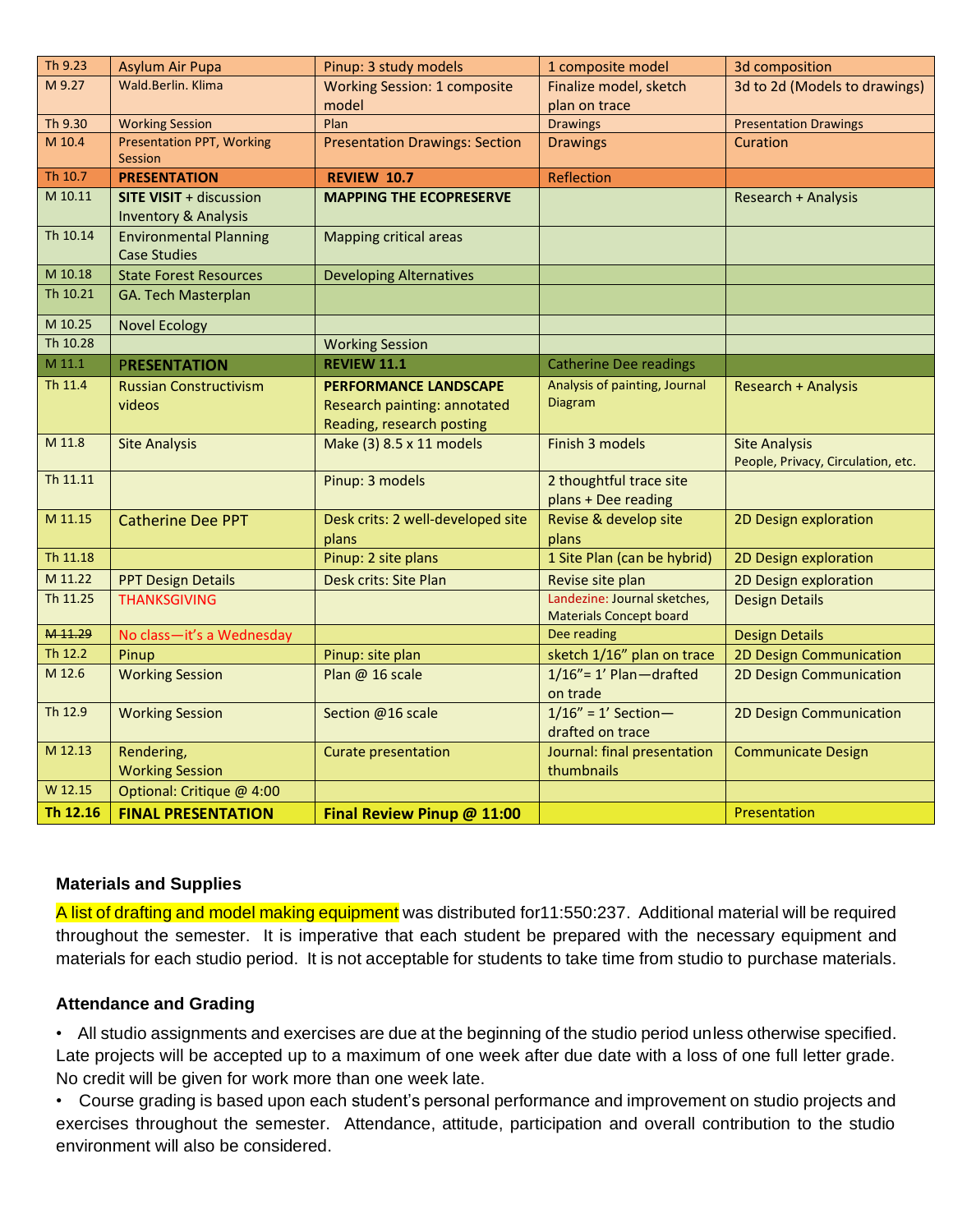#### **GRADING** Individual breakdown of your cumulative semester grade (see p. 7 for due dates):

| Project 1: Spatial Exercises                                   | 5%  |
|----------------------------------------------------------------|-----|
| Project 2: Three Landscapes                                    | 25% |
| Project 3: Case Study Analysis                                 | 25% |
| Project 4: Performance Design                                  | 35% |
| Design Journal (60 pages min.)                                 | 10% |
| Note: Project grades include readings and answering questions. |     |

Note: as per Department policy, only one course grade of D is accepted in the major. If a student receives a second D in a 550 course, they cannot progress in the program until one of the D grades is improved.

Final Letter grades will be assigned using the following scale:

 $x > 90$  A  $90 > x > 87$  B+  $87 > x > 80$  B  $80 > x > 77$  C+  $77 > x > 70$  C  $70 > x > 60$  D<br> $x < 60$  F  $x < 60$ 

The Department of Landscape Architecture uses the following guidelines for understanding appropriate grading in its courses:

**A** – Outstanding –This not only means fulfilling the requirements, but impressing and going beyond the initial expectations and assigned elements of the project. The student has demonstrated a superior grasp of the subject matter coupled with a high degree of creative or logical expression, individual initiative, and a strong ability to present these ideas in an organized and analytical manner.

**B** – Very Good – The student has demonstrated a solid grasp of the material with an ability to organize and examine the material in an organized, critical, and constructive manner. The projects and in‐class performance reveal a solid understanding of the techniques, issues and related theories, with some additional work completed.

**C** – Acceptable –The student has shown a moderate ability to grasp concepts and theories for the class, producing work that, while basically adequate, is not in any way exceptional. The performance in class displays a basic familiarity with the relevant literature and techniques.

**D** – Unacceptable – The work demonstrates a minimal understanding of the fundamental nature of the material or the assignment with a performance that does not adequately examine the course material critically or constructively. Students cannot graduate from the Landscape Architecture program with 2 D's in required 550 classes.

**F** – Failure – The student has demonstrated a lack of understanding or familiarity with course concepts and materials. Their performance has been inadequate. Failure is often the result of limited effort and poor attendance which may indicate that the student is not in the proper field of study.

Note: as per Department policy, only one course grade of D is accepted in the major. If a student receives a second D in a 550 course, they cannot progress in the program until one of the D grades is improved.

#### *It will be the responsibility of each student to track their own academic progress throughout the semester. Interim grades will be available to students on an individual basis. Students may make an appointment with the instructor to review interim grades. Appointments must be made at least one week in advance of any meeting.*

**PROJECTS** For each "major" project you will receive sub-grades: design concept and development [how well did you develop your design ideas over the duration of the assignment to meet the stated project goals and provide a creative expression]; drawing craft [the quality of your final drawings]; and model craft [the quality of your final model]; readings and written assignments. Unless otherwise specified in the project description statement, each of the components will be weighted equally. \*

## **FINAL EXAM DATE AND TIME**

Final Presentation: December 16, 11:00.

**HOMEWORK** Homework will be assigned at the end of each studio meeting. Typical assignments ask you to make drawings or models. Failing to complete any assignment [for example, developing three alternative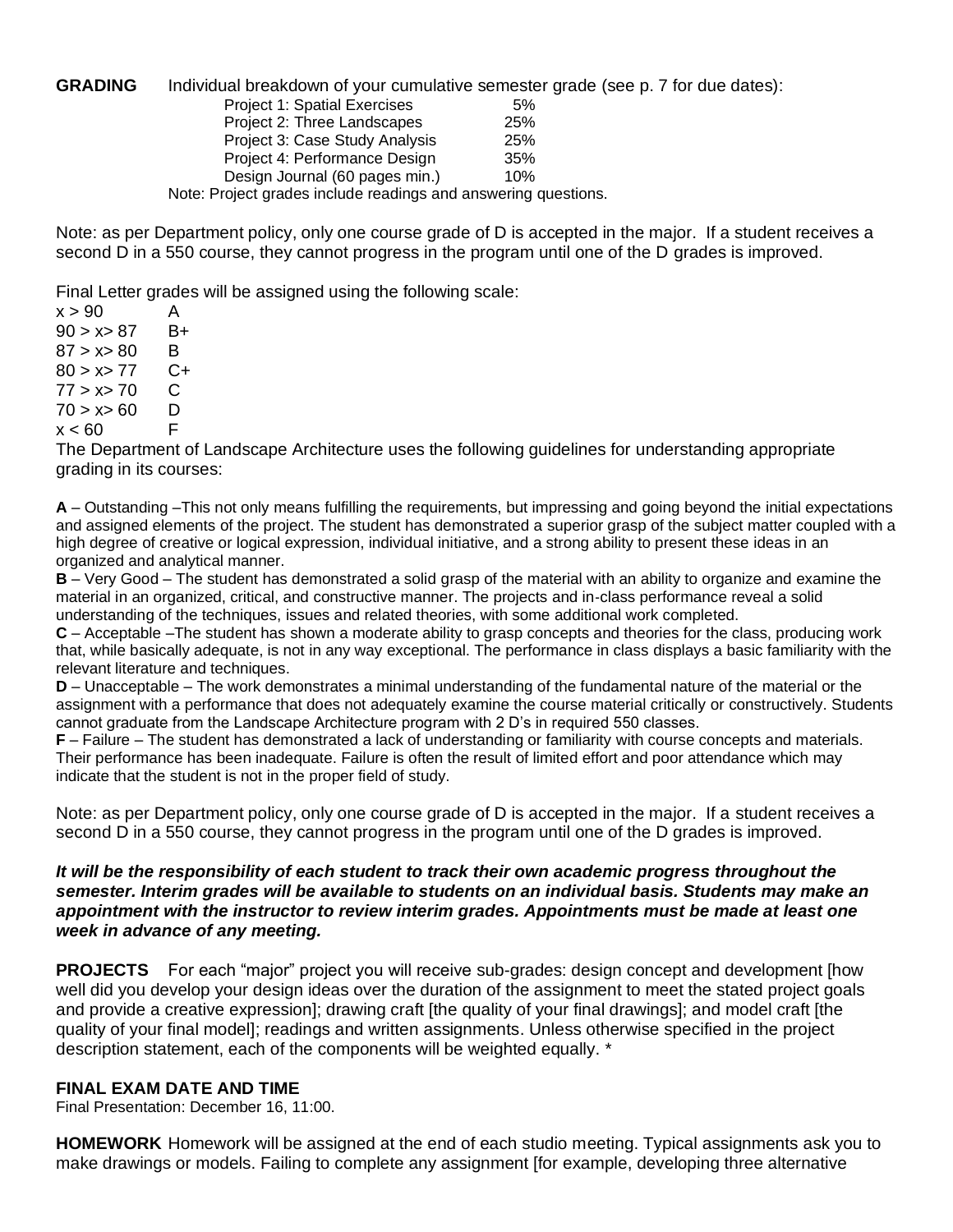designs when four were assigned] or not demonstrating progress in design development [for example, simply re-drawing what was discussed the day before rather than applying the critique to a revised design] will negatively affect your project grades. Specifically, you risk failing the design concept and development component of your grade, and further, the lost opportunity to develop representational skills may contribute to poor drawing and model craft skills.

# **READINGS** Assigned

**JOURNAL Design development** (i.e. PROCESS) should be recorded in a design journal that will be handed in for evaluation at the end of each project . The journal should engage the processes of site observation and representation as well as lecture notes (including common lecture), your discoveries about design, and the design process. Remember: you will need to pace yourself and keep up with your journal entries. **You are expected to produce, over the semester, a minimum of 60 pages of thoughtful notes, sketches, diagrams, etc. You may print out photographs and glue them into your journal but** *photographs must be annotated* **so that we understand what you are seeing with them—so that they communicate your thoughts & observations.**

# **ATTENDANCE**

The Department of Landscape Architecture requires attendance in all of its classes. **All course meetings including Lecture, Studio and Common Lecture.** Attendance at scheduled Studio and Lecture sessions is mandatory. If a circumstance arises which prohibits your attendance at any class session, please notify the instructor 24 hours prior to the class and an alternative arrangement may be made.

## **There will be no opportunity to make up a missed Review, in-class exercise or lecture.**

Grading is based upon the individual's performance and improvement on studio projects and exercises throughout the semester. Attendance, attitude, participation and overall contribution to the studio environment will also be considered. Beyond the above recommendations, this course utilizes the Department's policy on attendance that reads:

The individual student's development in studio is largely dependent upon:

- The exposure to and assimilation of a body of information which relates to the field.
- The application of this knowledge through studio projects and problem‐solving skills developed through critiques, reviews and interactions during each project.

Rutgers Landscape Architecture curriculum is designed to develop both areas. Attendance and participation in all lectures and studios are essential if the student is to achieve his/her maximum potential. It is the policy of the Department that **more than three unexcused absences will result in a step reduction of the final course grade** [for example, a B down to a C]. Each additional three absences will result in another step reduction.

## *Attendance will be taken at the start of each class and late arrivals of more than ten [10] minutes will be marked as an absence.*

## **COVID PROTOCOLS**

Masks are required in class and must cover your nose and mouth, as detailed in the Rutgers [Community](https://coronavirus.rutgers.edu/health-and-safety/community-safety-practices/)  [Safety Practices.](https://coronavirus.rutgers.edu/health-and-safety/community-safety-practices/) Please also remain socially distanced so we can maintain an illness-free environment, including entering and exiting the class. We will keep the doors open to optimize airflow. If you feel sick, please do not attend class. Contact us so we can figure out how for you to make up work. Thank you in advance for helping us to learn safely and in-person.

## **SELECTION OF A MAJOR**

One objective of this studio is to present to the student the richness of academic careers within majors offered by this department. At the end of this semester each student decides upon a major:

- BS Landscape Architecture
- **BS Environmental Planning**

The department will support your decision through a strong advising suggestion, based on your studio work and your overall performance in 550 and 573 classes. We think of the two majors as a gradient between design and planning and between a more structured versus a more flexible curriculum. Landscape architecture inhabits the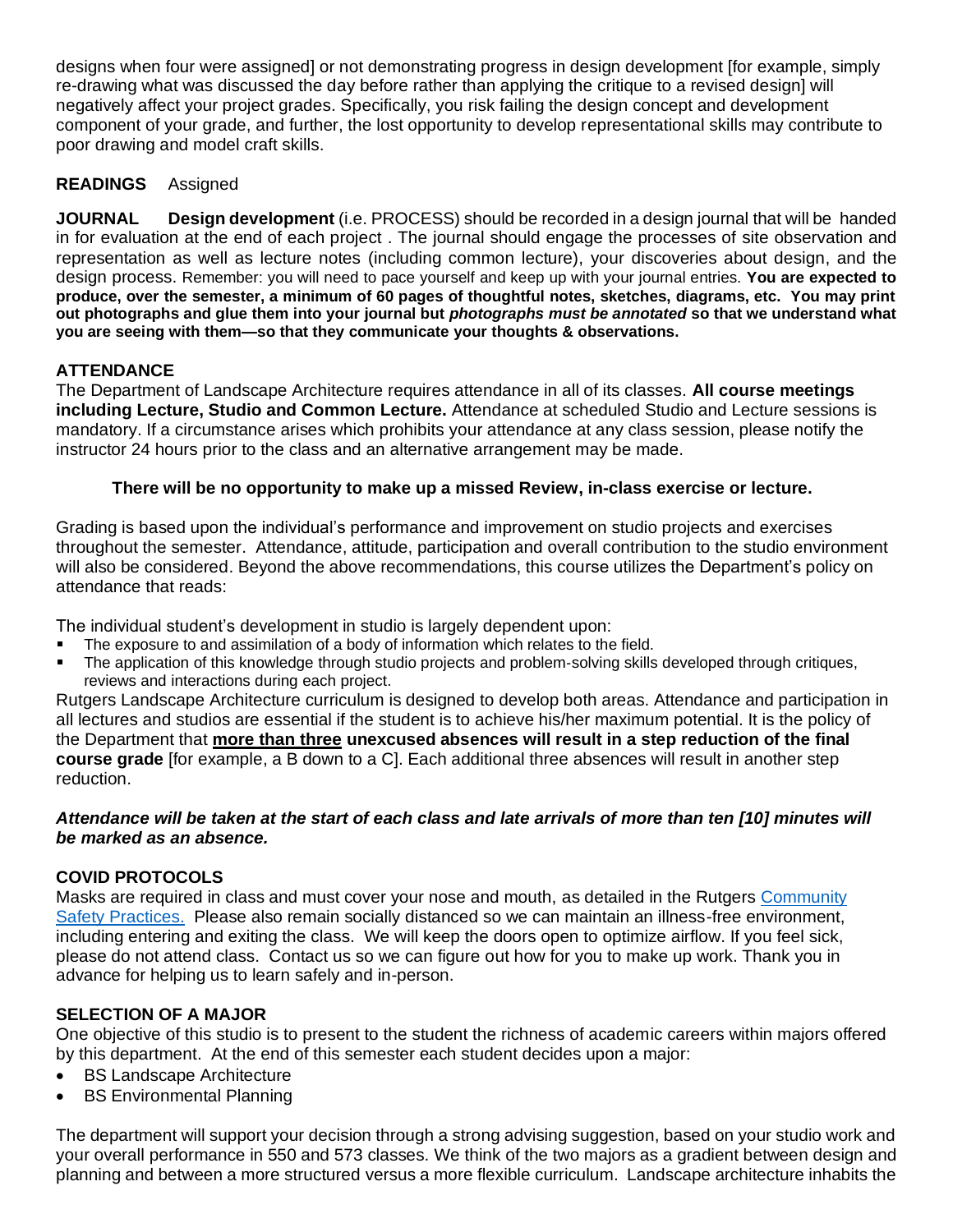creative/ design side of the spectrum (with a structured curriculum); a more flexible curriculum focusing on planning and policy more than form-making situates Environmental Planning. It has been our experience that most students know by the end of the semester if they want to continue taking a studio course every semester until graduation.

# **STUDENT WORK**

It is highly recommended that students keep and store all of the work produced during the semester [including drawing exercises, design development sketches, and study models] in a safe place. A folder made of two large sheets of foam core, taped along one edge will provide an inexpensive and effective means to protect your work. **Please remember to keep your own records (photographs, etc.) of your projects as you go along, as they will become part of your professional portfolio.**

Submitted drawings, models, photographs, or written papers for any project assigned in Landscape Architecture courses are considered the property of the Department and may be retained in its archives for exhibition and accreditation purposes. All projects will be graded and returned to the student at a location designated by the instructor. Should your drawings be retained by the Department for its professional accreditation or for purposes of exhibition, you will be given the opportunity to obtain a print, scan, or photographic record of your work. **Department files are OFF LIMITS to students.**

# **FACILITIES**

Studio cannot be taught without reliable facilities. The student is expected to use the facilities responsibly with particular regard to the clearly established rules about their use as specified in the department website. These rules cover access to the building, vandalism, personalization of working spaces, smoking and drinking, use of lockers, use of department equipment, access to the reference collection, and basic rules governing the use of the studios.

Our studio is shared space. Please strive to maintain a clean workspace by keeping all desks and floors clean and undamaged*.* Drafting tables are covered with vinyl board covers (Borco) that provide a smooth drawing surface. They can be easily damaged by cutting and paint/adhesive residue. Anyone who damages a drafting surface – by cutting into it, marking it with ink, ruining the surface with adhesive, glue or paint, etc. will be held responsible for the replacement cost of \$150.00.

*All spraying of adhesives or paint must take place outside the building*. Ongoing Entomology experiments can be destroyed by using adhesives indoors.

Students may use any one of the lockers located within Blake Hall to store their supplies and equipment; you must supply your own combination lock. Thefts occur, please secure all you valuables

## **PERSONAL CIRCUMSTANCES**

If you encounter any personal circumstances that inhibit your ability to fulfill the requirements of this course, you should contact the Instructor immediately. Likewise, any student with a special need, circumstance or disability should make an appointment with the Instructor during the first week of class.

## **ACCOMODATIONS FOR STUDENTS WITH DISABILITIES**

Please follow the procedures outlined at [https://ods.rutgers.edu/students/registration-form.](https://ods.rutgers.edu/students/registration-form) Full policies and procedures are at<https://ods.rutgers.edu/>

## **ACADEMIC INTEGRITY**

The intentional copying of another student's file [work] or a portion of a file [work] and representation of the work as your own work is in direct violation of the University Integrity Policy:

**Plagiarism:** the representation of the words or ideas of another as one's own in any academic work.

It is a violation of academic integrity for a student to aid others in violating academic integrity. A student who knowingly or negligently facilitates a violation of academic integrity is as culpable as the student who receives the impermissible aid, even if the former student does not benefit from the violation.